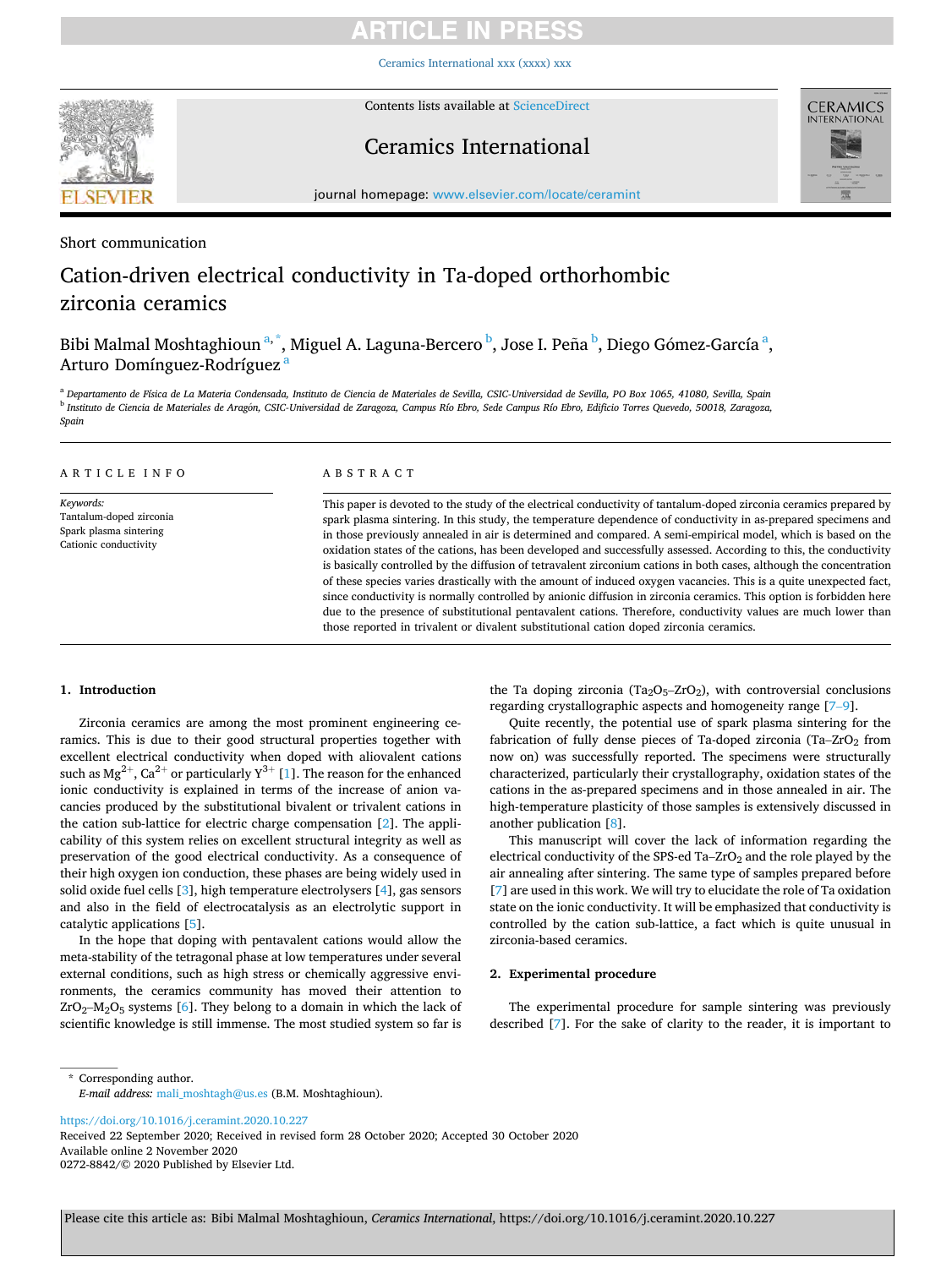# RTICLE IN

### <span id="page-1-0"></span>*B.M. Moshtaghioun et al.*

point out some experimental issues which will be necessary for modelling afterwards:

Firstly, the SPS-ed specimens of 16 mol%Ta–ZrO<sub>2</sub> were sintered at 1250 ◦C for 5 min under 75 MPa external pressure and they turned black in colour. This is a consequence of the electrochemical blackening typically observed in doped-zirconia ceramics, which occurs under high operation DC electric potentials in reducing/inert atmospheres [\[10](#page-4-0)], or also during flash sintering [\[11](#page-4-0)] or SPS sintering [\[12](#page-4-0)]. The oxidation state of tantalum is predominantly  $Ta^{4+}$  and zirconium is extensively reduced to  $Zr^{3+}$ , which induced additional oxygen vacancies. This is confirmed by microanalysis of the samples by XPS and XRD, where the amount of oxygen vacancies was  $\sim$ 19%. We will identify them as "black specimens" or "black set" from now on. Oxygen vacancies compensate the effective negative charge of the  $Zr^{3+}$  cations, i.e. there is one oxygen vacancy per two cations.

Secondly, several SPS-ed specimens were annealed in air at 1100 ◦C for 12 h. These annealed samples turn to get white in colour, a fact which is clearly associated to the elimination of oxygen vacancies, i.e., increase of the oxidation state of the cations. Indeed, XPS results show that the vast majority of tantalum and zirconium are present in the forms  $Ta^{5+}$ and  $Zr^{4+}$  respectively. We will call them as "white specimens" or "white set" in what follows.  $Zr^{3+}$  cations compensate the positive charge of  $Ta^{5+}$  ones, i.e. there is one  $Zr^{3+}$  cation per  $Ta^{5+}$  one.

Assuming these facts, we have measured the temperature dependence of DC and AC conductivity. DC electrical conductivity measurements were performed using the four-probe method from room temperature (RT) up to 910 ◦C using a heating/cooling rate of 2 ◦C/min. Specimens were placed into a ProboStat™cell in order to perform the electrical measurements. A current of  $\pm 100$  mA was applied while the voltage was monitored. Impedance spectroscopy measurements where performed on pellets of 10 mm in diameter and 1 mm in thickness. Platinum electrodes were applied using Pt/Ag paste (ESL9513, Electro Science) deposited on both sides of the pellet, followed by firing at 900 ℃ for 1 h. Measurements were performed under argon atmosphere for the non-annealed sample and under oxygen atmosphere for the annealed sample. A sinusoidal amplitude of 50 mV was applied, and the frequency was varied from 500 kHz down to 1 Hz. Samples were firstly heated up to 900 ◦C and them measured down to 600 ◦C at intervals of about 40 ◦C. Samples were left for about 1 h to assure temperature stabilization.

Microstructural analyses were performed on polished surfaces by scanning electron microscopy (HITACHI S5200, Japan). The grain size was determined from the SEM pictures. The polished surfaces were thermally etched.

## **3. Results and discussion**

Fig. 1 (a) and (b) show scanning-electron microscopy images of the polished surface of the SPS-ed Ta–ZrO<sub>2</sub> ceramic and after air annealing, respectively. It can be observed that they are dense since essentially there are no pores. Grain size distributions fit to lognormal fitting with a mean grain size ~250 nm in both cases.

Regarding conductivity, the frequency response showed that resistance values are independent of the frequencies at about 1 Hz. Therefore, these values were taken as the resistance of the samples. The electrical conductivity versus the temperature ranged from 600 ◦C to 910  $\degree$ C is plotted in Fig. 2 for both samples. Arrhenius-type dependences fit both sets of data, presenting significantly different activation energies: air-treated specimens (white sample) give a value of 1.61 eV, whereas the activation energy for the black sample is much smaller: 0.93 eV. Surprisingly, both conductivities do not numerically differ each other. Even more, they are essentially the same when the temperature is approximately  $T^* = 980$  K. At temperatures lower than  $T^*$ , the conductivity in black specimens is higher, and the opposite takes place in the high-temperature range, i.e. values higher than T\*.

This figure is quite remarkable and intriguing. At first sight, a



**Fig. 1.** Scanning electron microscopy micrographs of Ta–ZrO<sub>2</sub> (a) the SPS-ed specimen and (b) after air annealing. The aspect ratio and mean grain size is essentially the same for both sets of specimens.



Fig. 2. Temperature dependence of the electrical conductivity for white (air annealed) and black (as SPS-ed) specimens. Both sets of data fit to Arrhenius plots within the temperature range of the experimental set-up. The activation energies are significantly different: 1.61 eV for white specimens compared with 0.93 eV for the black ones. The temperature of iso-conductivity is indicated with a dashed vertical line.

classical explanation in terms of oxygen vacancies-driven conductivity may be the first try. To put into few words, the data fits into Arrhenius plots with activation energies which are in the order of those for oxygen diffusion in other zirconia systems.

However, there is a deep inconsistency which has not been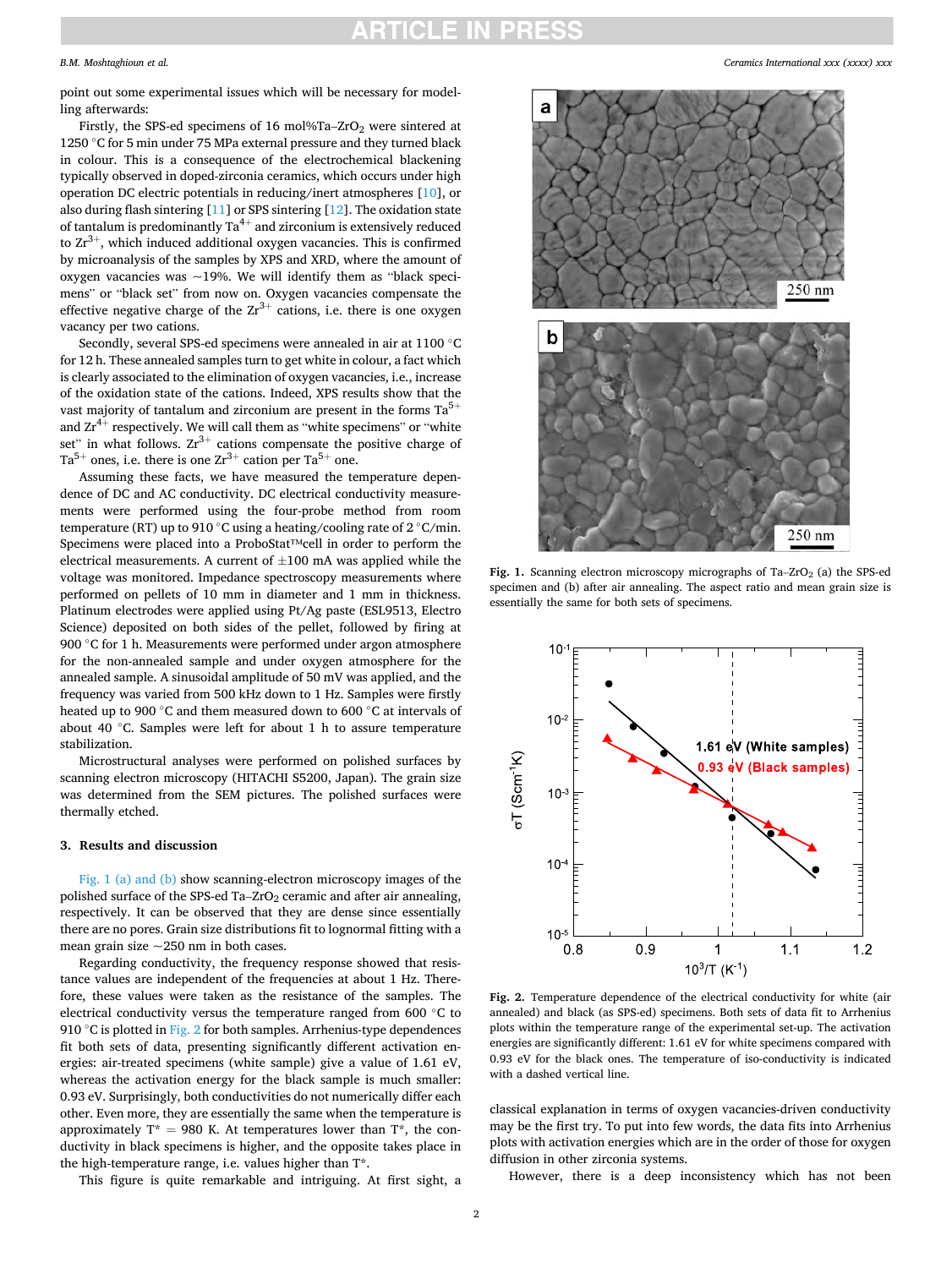# ITICLE IN

### *B.M. Moshtaghioun et al.*

considered and it makes this system quite singular. If oxygen vacancies were responsible for the conductivity, the values for the black samples necessarily should be much higher than those of the white ones at any temperature. This is because oxygen vacancies are certainly present in the black specimens whereas they are virtually absent in the white ones.

Explanation is subtler, and it requires a deeper insight into the oxidation-reduction processes of the different species into play.

Let us assume that oxygen vacancies are not involved into the electrical conductivity, as they are probably accumulated near the surface. This seems quite surprising at first sight: from a purely theoretical point of view, the contribution of oxygen vacancies to the conductivity should not be discarded. However, in this case this contribution seems to be extremely low according to the experimental pieces of evidence. Indeed, if there were a contribution of oxygen vacancies, that would reach a maximum value in black samples at high temperatures. At this temperature range, the conductivity of black specimens would be much higher than those of white ones. This is contrary to the experimental facts.

At this regard, it is important to emphasize that the value of the conductivity of one chemical species does not depend on the activation energy only. It is also critical the probability of jump to a neighboring position. In this special case, the formation of oxygen vacancies is not favored and very probably they will be partially blocked by the presence of  $Zr^{3+}$ , which has an effective negative charge. In the case, the frequency of jumps would be quite small.

Therefore,  $Zr^{4+}$  species are the main responsible for conductivity. This is consistent if we consider that  $Zr^{3+}$  is species playing a role for charge compensation. Therefore, they are probably associated to positive species such as  $Ta^{5+}$  in white samples or oxygen vacancies in black ones. In consequence, their mobility must be much smaller compared with the case of  $Zr^{4+}$  ones. We will prove that no other assumption can account for the experimental facts later. The reader must be aware that  $Zr^{4+}$  diffusion is equivalent to the motion of  $Zr^{4+}$  vacancies, because the formation of interstitials of  $Zr^{4+}$  is very unlikely. The concentration of  $Zr^{4+}$  vacancies is obviously proportional to the amount of  $Zr^{4+}$ cations. The Arrhenius term with the enthalpy of formation is included in the corresponding diffusion coefficient of  $\text{Zr}^{4+}$ : D<sub>Zr</sub> [[13\]](#page-4-0).

Under these assumptions, the electrical conductivity in white and black doped  $ZrO_2$  samples must follow the Nernst-Einstein [[14\]](#page-4-0) equation and it would be given by the following expressions:

$$
\sigma_{white} = \frac{N_C}{\Omega} q^2 (x_z - x_3) \frac{D_{Zr}}{kT} = \frac{N_C}{\Omega} q^2 (x_z - x_T) \frac{D_{Zr}}{kT}
$$
(1a)

$$
\sigma_{black} = \frac{N_C}{\Omega} q^2 (x_z - x'_3) \frac{D_{Zr}}{kT} = \frac{N_C}{\Omega} q^2 (x_z - 2 \frac{N_0 x_o}{N_C}) \frac{D_{Zr}}{kT}
$$
(1b)

For the sake of simplicity, the meaning of all the mathematical symbols used in this work are ordered and collected in Table 1.

The condition of electroneutrality in black specimens has been used in Eq. (1b). In other words, the electric charge of the  $2r^{3+}$  cations per unit cell, which is given by  $N_C x'_{3}/Ω$ , is compensated by the oxygen vacancies present in one unit cell, i.e.  $N_0x_0/\Omega$ . In other words:

$$
\frac{N_C}{\Omega} x_3' = 2 \frac{N_o}{\Omega} x_o \tag{2}
$$

A straightforward algebra with Eqs (1a) and (1b) allows obtaining the following relationship:

$$
\frac{\sigma_{white}}{\sigma_{Black}} = 1 + \frac{2 \frac{N_o}{N_c} x_o - x_T}{x_z - 2 \frac{N_a}{N_c} x_o} \tag{3}
$$

This equation has strict implications. At sufficiently low temperatures, the concentration of oxygen vacancies is low enough to ensure that  $2N_0x_0/N_c < x_T$ . When it happens, Eq. (1) predicts that  $\sigma_{white} < \sigma_{black}$ . On the contrary, at high temperatures:  $2N_0x_0/N_C > x_T$ , therefore  $\sigma_{white} >$ *σblack*. There is one temperature at which both conductivities are the

### **Table 1**

Glossary of the symbols used in the model developed in this work.

| Mathematical<br>symbols | Meaning                                                      |
|-------------------------|--------------------------------------------------------------|
| Ω                       | Volume of the unit cell                                      |
| $N_{C}$                 | Number of cations per unit cell                              |
| $N_0$                   | Number of oxygen anions per unit cell                        |
| $X_{z}$                 | Fraction of zirconium cations in the unit cell               |
| $X_T$                   | Fraction of Tantalum cations per unit cell                   |
| $X_3$                   | Fraction of $Zr^{3+}$ cations per unit cell in white samples |
| $X_3'$                  | Fraction of $Zr^{3+}$ cations per unit cell in black samples |
| $X_{0}$                 | Fraction of oxygen vacancies per unit cell in the oxygen     |
|                         | sublattice                                                   |
| q                       | Charge of $Zr^{4+}$ cations                                  |
| $D_{Zr}$                | Diffusion coefficient of $Zr^{4+}$ cations                   |
| $Q_{Zr}$                | Activation energy of the $D_{zr}$ diffusion coefficient      |
| $Q_0$                   | Formation enthalpy of oxygen vacancies                       |
| β                       | 1/kT. T the absolute temperature and k the Boltzmann         |
|                         | constant                                                     |
| $\sigma_{\rm white}$    | Electrical conductivity in white specimens                   |
| $\sigma_{black}$        | Electrical conductivity in black specimens                   |
|                         |                                                              |

same. We will call this the temperature of isoconductivity. Obviously, the condition for isoconductivity is given by:

$$
2\frac{N_o}{N_c}x_o(T^*) = x_T\tag{4}
$$

The behaviour derived from Eq. (3) is qualitatively in agreement with the experimental tendency if we consider the temperature  $T^*$  = 980 K as the frontier between both temperature ranges.

Assuming the usual exponential law for the temperature dependence of oxygen vacancies, a simple calculation in Eq. (4) provides an activation energy which results to be  $Q_0 \cong 0.25$  eV. This quantity seems to be rather low if compared with the usual values for the activation energy measured in yttria-zirconia, for instance, around 3–4 times higher. This must be intrinsically related to the energy bonding and the singular crystallography of this system, a crystallographic structure which is unique in zirconia systems and have an intense intrinsic polarization [[9](#page-4-0)]. The orthorhombic structure of this system displays a large ferroelectric response.

The value of the activation energy can be confirmed experimentally: the molar concentration of oxygen vacancies of the black samples at 1250  $\degree$ C, the SPS sintering temperature, was measured by XPS and it is reported to be equal to *0.19* [\[6\]](#page-4-0). Assuming the classical exponential dependence for the temperature dependence of the concentration of oxygen vacancies, the activation energy must be  $Q_0 \cong 0.22$  eV, in good agreement with the previous independent calculation.

Regarding the activation energy, this model can explain the lower activation energy measured in the black specimens. In effect, making use of Eq. (1b) and assuming again an exponential dependence for the temperature dependence of the oxygen vacancies, the activation energy can be calculated in a straightforward way:

$$
Q'_{air} = -\frac{\partial \ln \sigma_{white} T}{\partial \beta} = Q_{Zr}
$$
\n(5a)

$$
Q'_{black} = -\frac{\partial \ln \sigma_{black} T}{\partial \beta} = Q_{Zr} - \frac{2N_o x_0 / N_c x_z}{1 - 2N_o x_0 / N_c x_z} Q_0 = Q_{Zr} - \frac{f}{1 - f} Q_0
$$
 (5b)

Where *f* is the ratio  $\frac{Zr^{3+}}{Zr^{3+}}$  ( $\frac{Zr^{3+}}{Zr^{4+}}$ ). Since the molar concentration of oxygen vacancies is 0.19, the ratio can be calculated easily, and it must give  $f \approx 0.76$ . Accordingly, the value of Q' is  $Q \approx 0.91$  eV, in good agreement with the experimental outputs.

The reader could imagine that other options might account for these experimental outputs. In particular, the option of  $2r^{3+}$  to be responsible for the electrical conductivity could be proposed at first sight. However, a simple inspection reveals that this approach must be discarded: in white specimens the concentration of  $Zr^{3+}$  cations is imposed by the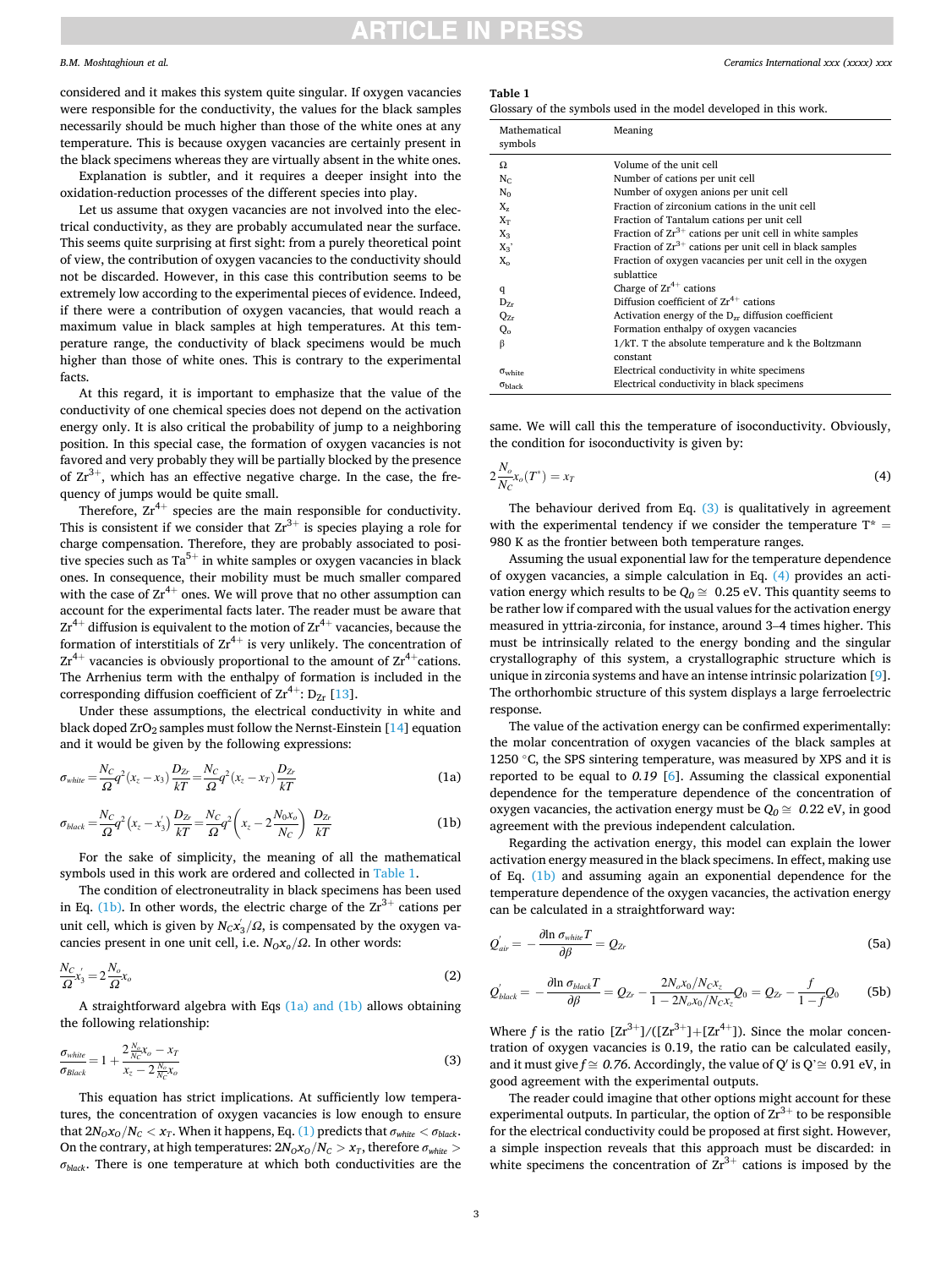## *B.M. Moshtaghioun et al.*

concentration of  $Ta^{5+}$  ones. Thus, this value being constant, the activation energy for electrical conductivity would be that of the diffusion coefficient for  $Zr^{3+}$ . On the contrary, in black specimens, the concentration of  $Zr^{3+}$  cations are imposed by the oxygen vacancies concentration. Since this one increases with temperature, the activation energy should be much higher: the sum of that for  $Zr^{3+}$  diffusion plus the contribution of *Q0*. But this is against the experimental facts.

No other option can explain the experimental results to the best of the authors' knowledge.

Additional analysis of the EIS measurements was performed. As an example, Nyquist plots recorded at OCV at 860 ◦C and 660 ◦C for both samples are shown. A simple equivalent electrical circuit composed of a resistance (*R*) in parallel with a constant phase element (CPE) was used to fit the experimental data. A summary of the fitting parameters is also given in Tables 2 and 3. In terms of total conductivity, these results are in concordance with the electrical conductivity switch for both samples, as it was discussed and observed in [Fig. 2](#page-1-0).

In a typical good ionic conductor such as YSZ (yttria stabilized zirconia), the impedance spectra exhibited two semi-circles attributed to both bulk grains and grain boundaries. The semi-circle at high frequencies corresponds to the bulk and the low frequency contribution corresponds to the resistance through grain boundaries. In addition, samples fabricated by SPS significantly reduce the contribution of grain boundary resistivity in comparison with conventional sintering. This finding was observed for the YSZ case, where the maximum ionic conductivity of SPS sample could be enhanced by 50% in comparison with a conventionally sintered sample [\[12](#page-4-0)].

According to the well-known impedance analysis for distinguishing grain/bulk or grain boundaries in ceramics, the typical capacitance values of the responses for the bulk and grain boundary response are in the range of  $10^{-12}$  F/cm<sup>2</sup> and  $10^{-8}$  F/cm<sup>2</sup>, respectively [[15\]](#page-4-0). However, in our case only one *R-CPE* element was observed. This can be related with the crystal structure. For the Ta-doped  $ZrO<sub>2</sub>$  samples, although the main structure is orthorhombic, it was previously reported that the Ta-doped  $ZrO<sub>2</sub>$  sample also presents partial transformation from the orthorhombic to the monoclinic polymorph [[7](#page-4-0)]. Furthermore, the precipitation of the monoclinic polymorph could explain the absence of vacancies, induced by the corresponding changes in structural disorder and local strains. Then, it is reasonable to assume that the conductivity behaviour could be comparable to that of monoclinic  $ZrO<sub>2</sub>$  [\[16](#page-4-0)].

As observed in Table 2, the obtained capacitance values are in the range of  $10^{-10}$  F/cm<sup>2</sup> which are consistent with the bulk (gran interior) [[17\]](#page-4-0). This is also consistent with the results of Kwon et al. for monoclinic zirconia [\[16](#page-4-0)], despite the considerable resistance expected due to the large portion of grain boundaries in samples with  $\sim$ 250 nm grains. This

### **Table 2**

Experimental results of the resistance, specific capacitance, frequency of the sinusoidal signal applied in the sample, resistivity and conductivity for the SPSed as prepared specimens (black ones).

| Conductivity<br>$(Scm^{-1})$<br>$4.74 \times 10^{-6}$ |
|-------------------------------------------------------|
|                                                       |
|                                                       |
| $2.61 \times 10^{-6}$                                 |
| $1.84 \times 10^{-6}$                                 |
| $1.06 \times 10^{-6}$                                 |
| $7.01 \times 10^{-7}$                                 |
| $3.84 \times 10^{-7}$                                 |
| $3.07 \times 10^{-7}$                                 |
| $1.94 \times 10^{-7}$                                 |
| $2.11\times10^5$                                      |

### **Table 3**

Experimental results of the resistance, specific capacitance, frequency of applied the sinusoidal signal, resistivity and conductivity for the SPS-ed and ulterior air annealing samples (white ones).

| Temperature<br>$(^{\circ}C)$ | R<br>$(k\Omega)$ | C<br>$(Fcm^{-2})$           | $\nu$ (Hz) | Resistivity<br>$(\Omega$ cm) | Conductivity<br>$(Scm^{-1})$ |
|------------------------------|------------------|-----------------------------|------------|------------------------------|------------------------------|
| 905                          | 552.8            | 8.33 $\times$<br>$10^{-10}$ | 34,551     | $3.77 \times 10^{4}$         | $2.65\times10^{-5}$          |
| 860                          | 207.7            | $6.38 \times$<br>$10^{-10}$ | 12,001     | $1.42 \times 10^{5}$         | $7.05 \times 10^{-6}$        |
| 808                          | 463.5            | $8.62 \times$<br>$10^{-10}$ | 3981       | $3.16 \times 10^5$           | $3.16 \times 10^{-6}$        |
| 760                          | 127.1            | 6.45 $\times$<br>$10^{-10}$ | 1940       | $8.68\times10^5$             | $1.15 \times 10^{-6}$        |
| 708                          | 326.4            | $7.32 \times$<br>$10^{-10}$ | 666        | $2.23 \times 10^{6}$         | $4.48 \times 10^{-7}$        |
| 659                          | 516.5            | $6.76 \times$<br>$10^{-10}$ | 455        | $3.52 \times 10^{6}$         | $3.84 \times 10^{-7}$        |
| 608                          | 1620             | $7.16 \times$<br>$10^{-10}$ | 137        | $1.10 \times 10^{6}$         | $9.04 \times 10^{-8}$        |

is also consistent with the oxygen vacancy model, explaining the effect of the dopant content on the electrical conductivity. Fig. 3 displays the Cole-Cole plots at two different temperatures values for both types of specimens. The absence of a second semi-circle suggests that grain boundaries present no diffusion paths through the grain interior, as oxygen vacancy depletion regions are associated with grain boundaries.

## **4. Conclusions**

A model based on microstructural analysis of the oxidation state of metal cations in Ta– $ZrO<sub>2</sub>$  is proposed. The model can explain the main features of the temperature dependence of the conductivity in SPSedsintered samples as well as those annealed in air. According to this model, conductivity is controlled by the diffusion of zirconium cations, a fact which is observed for the first time in zirconia-based ceramics. Despite this success, there is a challenging question which deserves



**Fig. 3.** Cole-Cole plots for both sets of samples at two different temperatures: (a) 860 ◦C and (b) 660 ◦C.